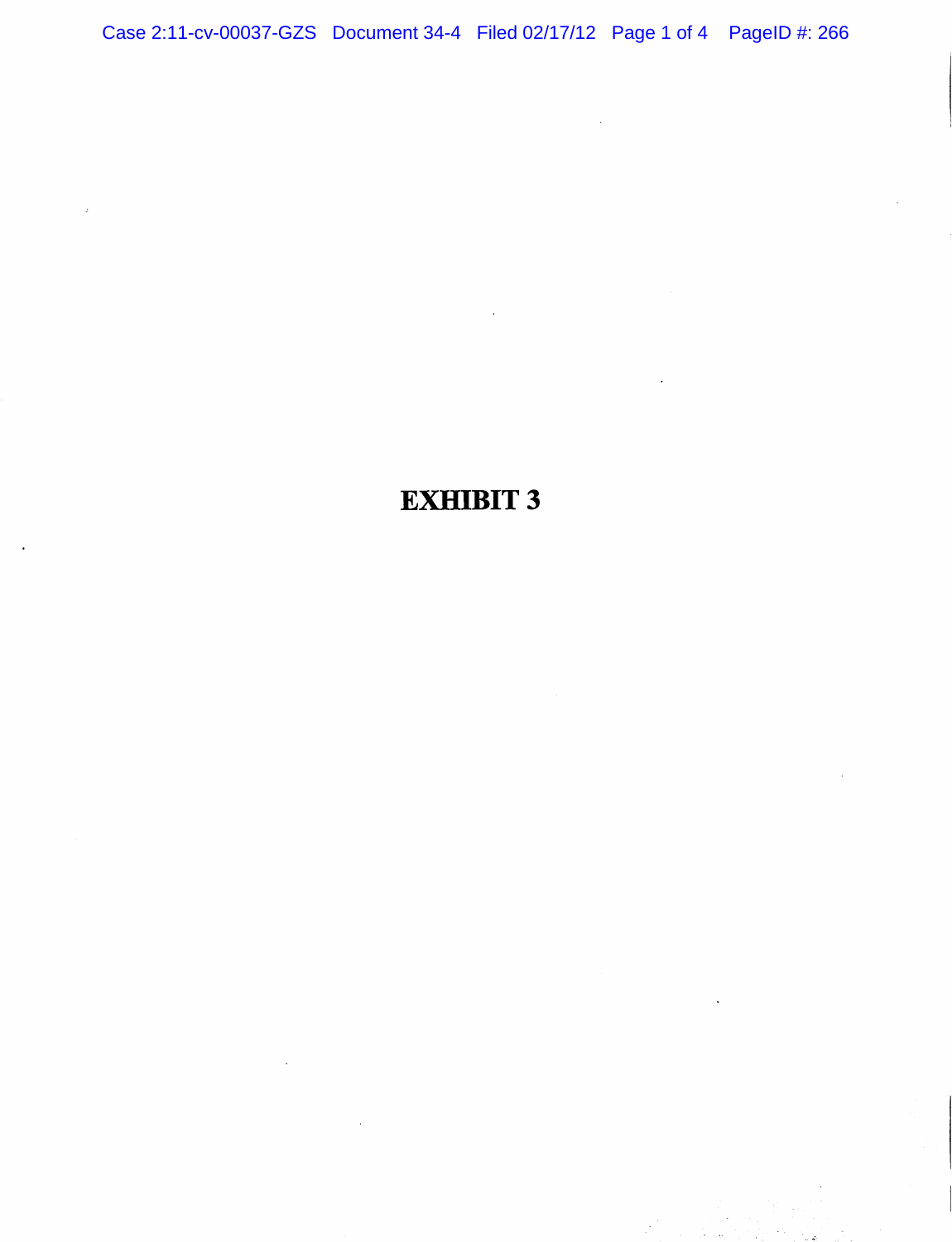| UNITIAL STATISTIKUS LEUDKI |  |
|----------------------------|--|
| <b>DISTRICT OF MAINE</b>   |  |

 $\mathcal{E}$ 

⟩ ⟩

| FRIENDS OF MERRYMEETING BAY AND<br>ENVIRONMENT MAINE, |  |
|-------------------------------------------------------|--|
| <b>Plaintiffs</b>                                     |  |
| v.                                                    |  |
| TOPSHAM HYDRO PARTNERS LIMITED<br>PARTNERSHIP,        |  |
| Defendant.                                            |  |

Civil Action No. 2:ll-cv-00037

## DEFENDANT TOPSHAM HYDRO PARTNERS LIMITED PARTNERSHIP'S OBJECTIONS AND RESPONSES TO PLAINTIFFS' FIRST REQUEST FOR PRODUCTION OF DOCUMENTS

Pursuant to Rule 34 of the Rules of Civil Procedure, Defendant Topsham Hydro Partners Limited Partnership ("Topsham Hydro"), by and through its undersigned counsel, objects and responds to Plaintiffs' First Request for Production of Documents as follows:

## GENERAL OBJECTIONS

The following General Objections apply to and are incorporated by reference in each and every response to Plaintiffs' requests for production of documents and other matter (the "requests" or "document requests"), whether or not specifically stated.

1. Topsham Hydro objects to these requests, and the definitions and instructions thereto, to the extent they seek to impose obligations on Topsham Hydro that are inconsistent with and/or beyond the scope of those imposed or authorized by the Federal Rules of Civil Procedure or the Rules of this Court.

2. Topsham Hydro objects to these requests to the extent they seek disclosure of documents and information that constitute work product, are protected by the attorney-client privilege or are otherwise privileged or protected from discovery. Such documents and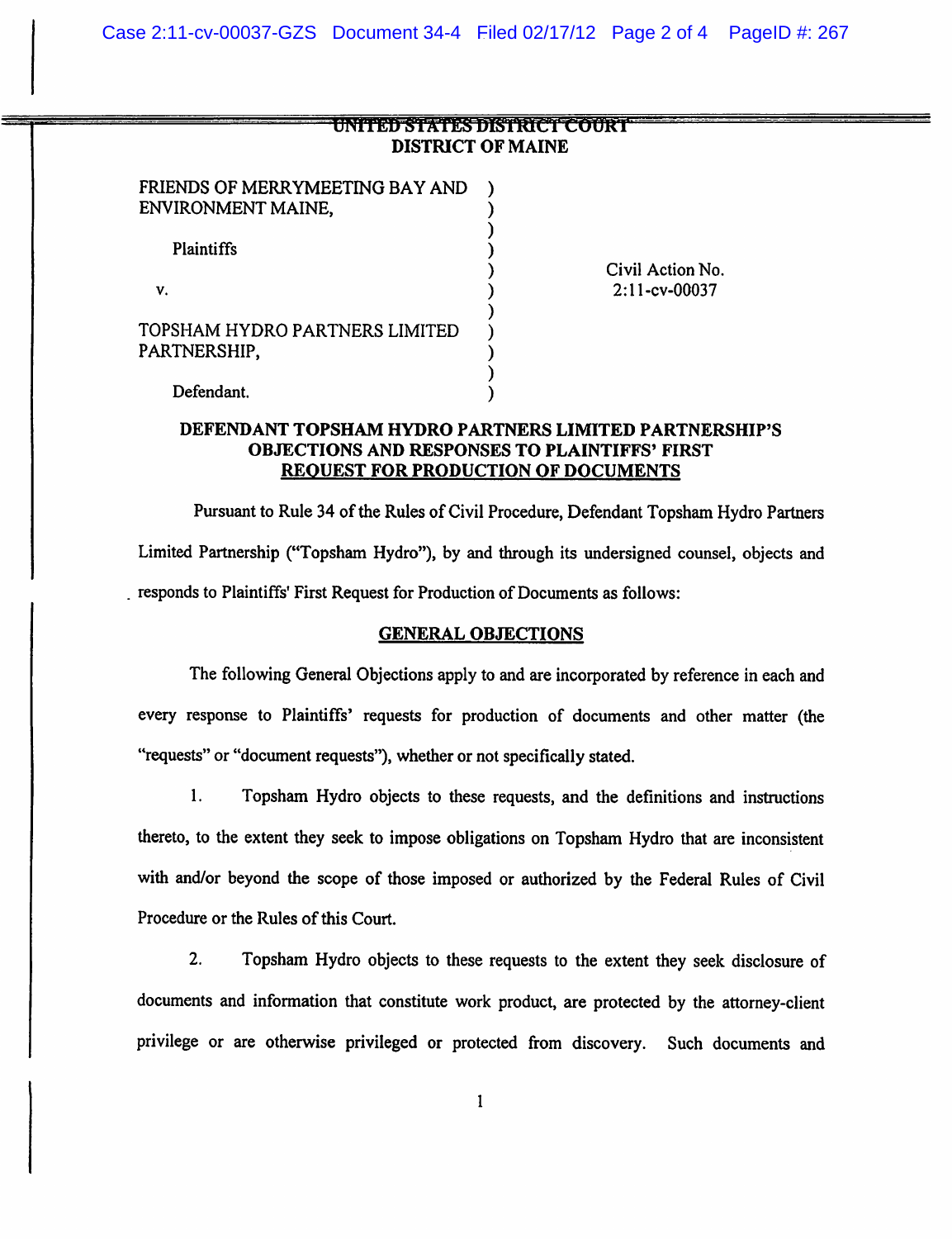waiver of the foregoing objections and all General Objections, responsive documents, if any, will be produced

Request No. 8. All documents relating to the presence of Atlantic salmon in the Androscoggin River upstream or downstream of the dam.

OBJECTION AND RESPONSE: Topsham Hydro objects on the grounds that the request is overly broad and unduly burdensome and seeks documents that are neither relevant to the claims and defenses raised in this action, nor reasonably calculated to lead to the discovery of admissible evidence. Subject to and without waiver of the foregoing objections and all General Objections, responsive documents, if any, will be produced.

Request No. 9. All documents, including all correspondence with federal agencies or their personnel, relating to any efforts by Defendant to obtain an "incidental take permit" or "incidental take statement" pursuant to the federal Endangered Species Act ("ESA"), or otherwise relating to compliance with the ESA.

OBJECTION AND RESPONSE: Topsham Hydro objects on the grounds that the request is overly broad and unduly burdensome and seeks documents that are neither relevant to the claims and defenses raised in this action, nor reasonably calculated to lead to the discovery of admissible evidence. Subject to and without waiver of the foregoing objections and all General Objections, responsive documents, if any, will be produced.

Request No. 10. For the period 2006 through the present, documents sufficient to show the amount of electricity generated by the dam on a monthly basis, the revenue produced by the generation and sale of such electricity, the annual costs of operating and maintaining the dam, and capital expenditures for the dam (including planned capital expenditures).

OBJECTION: Topsham Hydro objects on the grounds that the request is overly broad